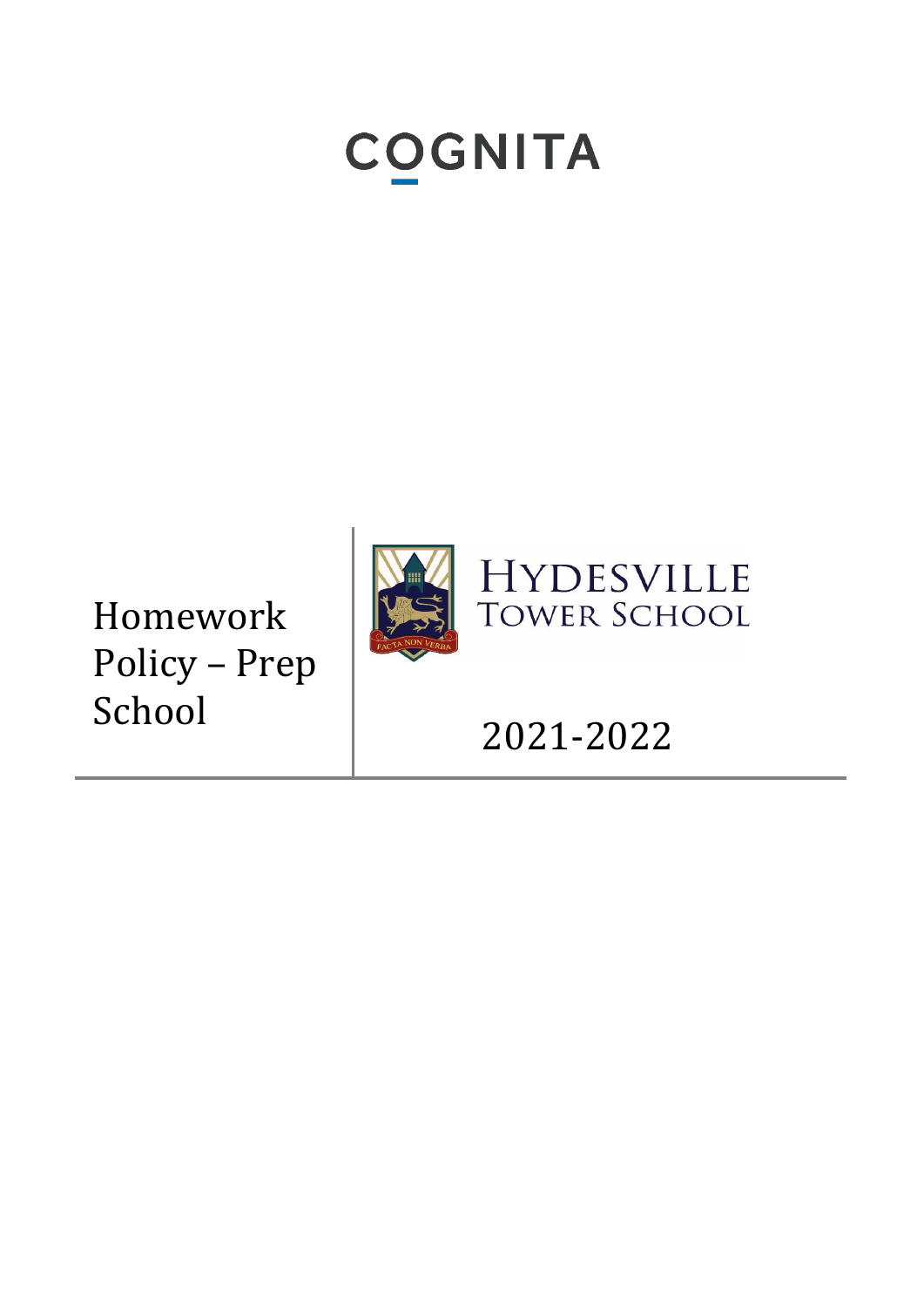#### Policy details

Date of Policy: September 2021 Review date: July 2022 Written by: Manjit Chand: Deputy Headteacher, (Head of Preparatory School)

#### Aims of the policy:

This policy represents the agreed principles for the provision of homework within Hydesville Tower School.

The policy sets out the importance of homework, the aims and objectives and amount of homework to be expected for each year group through the Preparatory School.

It is recognised that homework is an important part of a pupil's education and useful for consolidation and extension of work covered in class, as well as preparation for the next steps to be taken by the child. It strengthens the educational partnership between the teacher and the pupil and provides parents with an opportunity to share and support their child's learning. It is also a means by which progress can be monitored. Homework promotes self-discipline and independent study. The aim of this policy is to set out our expectations, as a Prep School.

#### Rationale for setting homework

- $\triangleright$  To enable children to make maximum progress in their academic and social development.
- $\triangleright$  To encourage and develop self-discipline and independence towards their studies.
- ➢ To prepare pupils for their lessons and further study in later years by instilling good practice early on in their education.
- $\triangleright$  To enhance and extend work done in class and to prepare pupils for the next steps in their learning.
- $\triangleright$  To promote good links between home and school.

#### Our good practice

- ➢ Teachers will provide an explanation of homework tasks and ensure that each child is clear about what needs to be done.
- $\triangleright$  Homework activities relate directly to the curriculum and inform future lessons.
- ➢ Homework activities are practical and should be shared, discussed and completed with others at home (parents, carers etc.)
- $\triangleright$  Homework will be tailored to the needs of the child where appropriate.
- $\triangleright$  The homework policy will be reviewed regularly.
- ➢ Parental and teacher feedback and communication will be recorded in the child's Homework Planner, booklet or through the digital platforms, e.g. Seesaw.
- $\triangleright$  Homework will be set regularly. Teachers will notify parents of the hand-in days for homework.
- ➢ Pupils will be rewarded for homework effort and attainment.
- $\triangleright$  If homework is not completed on repeated occasions, parents will be notified by the class teacher of the effect this is having on home/school links and its importance in a child's learning development. However, it is acknowledged that motivation to complete homework tasks will increase if completed in collaboration with a parent and if the homework task itself is interesting, challenging and practical.
- $\triangleright$  An after-school club operates and pupils who attend are given the opportunity to do their homework under supervision.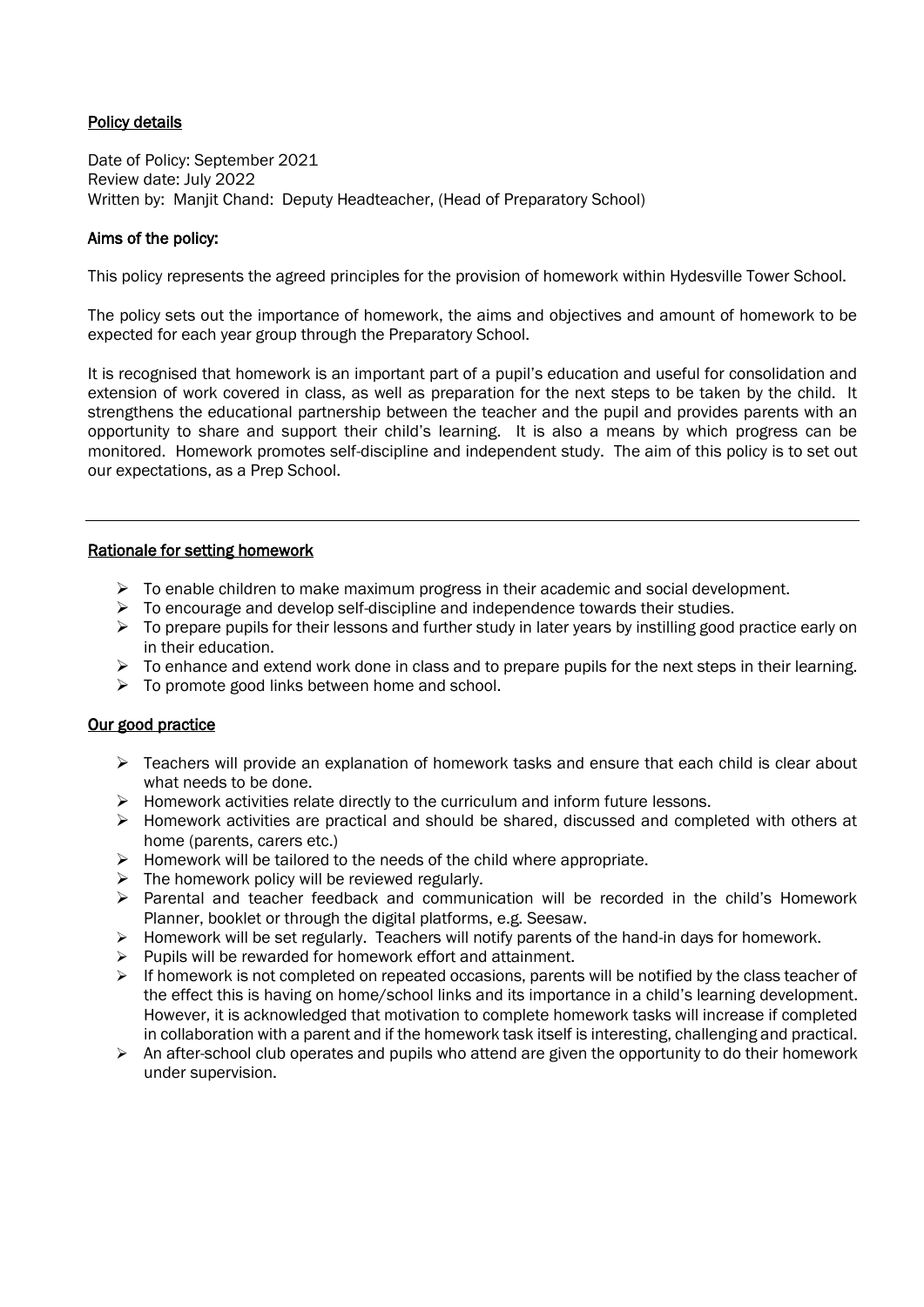#### Suggested/example homework activities

- ➢ Focused academic tasks.
- ➢ Gathering resources and materials for forthcoming lessons or to enhance learning in the theme or for display.
- $\triangleright$  Research for the theme (which may include outdoor learning activities e.g. walks, visits, wildlife spotting).
- $\triangleright$  Pre-reading a set text prior to a lesson.
- $\triangleright$  Investigation games/problem solving activities.
- ➢ Practical "making" or "investigating" activities or projects.
- $\triangleright$  Preparation for speaking and listening sessions.
- $\triangleright$  On-line activities, such as research, educational activities or film making activities

#### Suggested time and frequency of set tasks

Please refer to the attached schedule for the allocation of homework for your child's year group within the Preparatory School. The class teacher will set the homework and communicate this to pupils/parents through Teams, Seesaw or written form. The hand in dates will also be shared and we encourage parents/carers to ensure that they support their child to complete set work on time.

#### Independence

Pupils are encouraged to complete their homework independently. In the case of homework which is set following on from learning in class, this is important as it acts as an indicator to the teacher that the learning has been understood by the pupil. Support from parents however is encouraged for research and preparation for lessons.

#### Reading

It is expected that time will be allocated each evening for reading. The younger members of the Prep School may benefit from shared time with parents/carers to read and discuss their story before they go to bed.

#### Marking

All homework will be handed in for marking, as directed by the teacher in charge of the class.

#### The role of the parent/carer and the pupil

Homework should be seen as an extension of the school day and the opportunity to make independent progress. It is expected that pupils will be supported to achieve set work and that parents will become involved in hearing their children read every day and learning the fundamentals such as times tables and spellings. Any concerns from parents should be taken up directly with the class teacher. The parents and carers should regularly check that homework is completed and where pupils are using planners, these should be signed to say that all work has been completed or to provide a written explanation to the teacher if any difficulties have been experienced.

The child should ensure that they have everything they need to complete homework each day. They must also make sure that they understand the tasks that have been set. They should hand their homework in on time, taking into account any feedback given to them previously.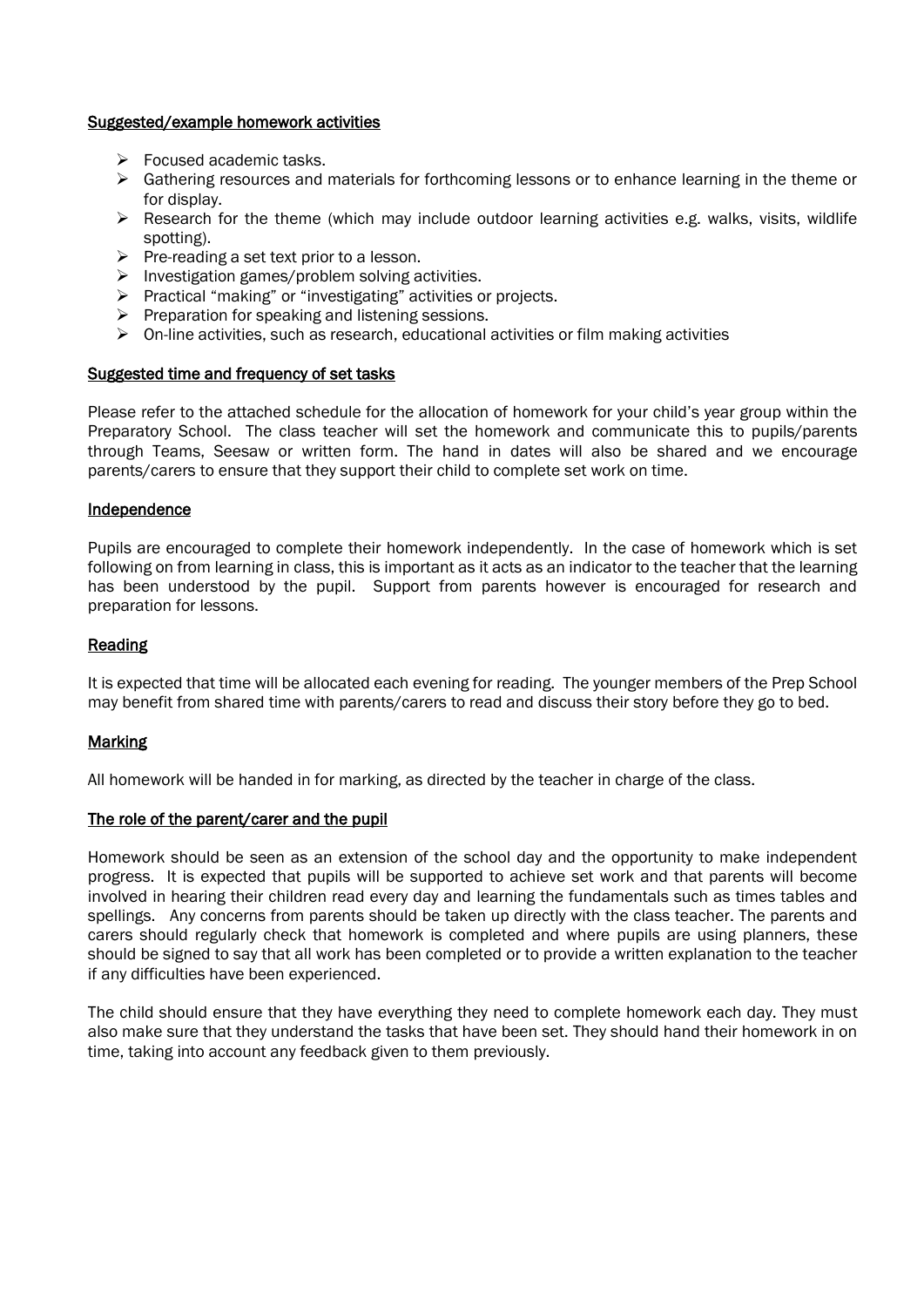## HYDESVILLE TOWER SCHOOL

### PREPARATORY SCHOOL HOMEWORK POLICY 2021 - 2022

| Year Group | Monday              | Tuesday                                                                                                                              | Wednesday           | Thursday            | Friday              | Time allocated                                                                                                                                           | Holiday<br>Homework                                                           |
|------------|---------------------|--------------------------------------------------------------------------------------------------------------------------------------|---------------------|---------------------|---------------------|----------------------------------------------------------------------------------------------------------------------------------------------------------|-------------------------------------------------------------------------------|
| Reception  | Set reading<br>book | Set reading<br>book<br>English activity<br>Maths activity<br>Spellings<br>issued for<br>following week<br>(after $1st$ half<br>term) | Set reading<br>book | Set reading<br>book | Set reading<br>book | Homework<br>sent out on<br>Tuesday and to<br>be returned to<br>school the<br>following<br>Monday along<br>with the<br>'Reading for<br>Pleasure<br>book'. | A booklet of<br>various<br>activities or a<br>holiday<br>homework<br>project. |
|            |                     | Reading for<br>pleasure book<br>sent home.                                                                                           |                     |                     |                     |                                                                                                                                                          |                                                                               |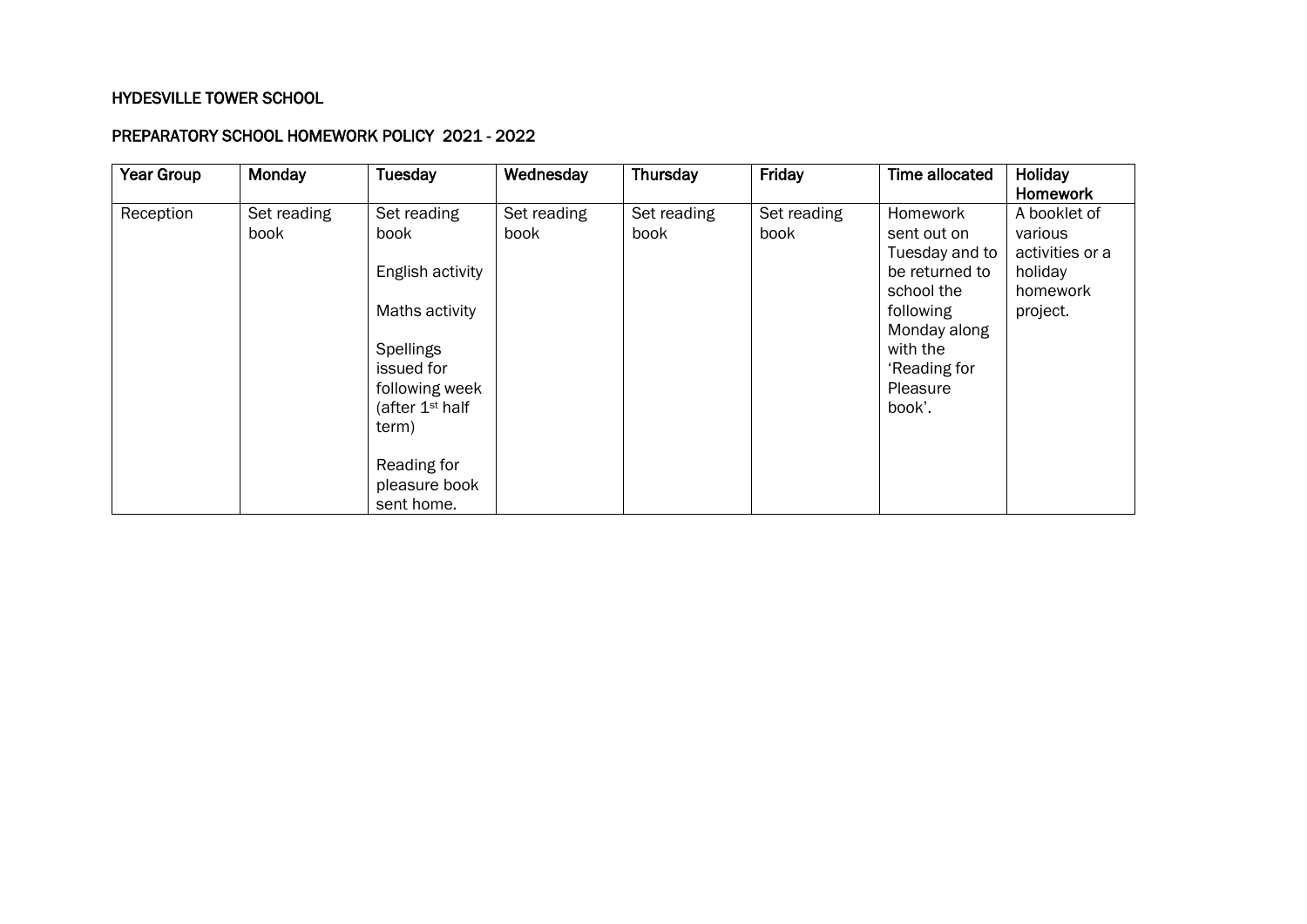| <b>Year Group</b> | Monday                                                                                                            | <b>Tuesday</b>                                                                                                    | Wednesday                                                                                                         | Thursday                                                                                                          | Friday                                                                                                                                                                                                                                                        | <b>Time</b>                                                                                                                                                                   | Holiday                                                                                                                                                                                      |
|-------------------|-------------------------------------------------------------------------------------------------------------------|-------------------------------------------------------------------------------------------------------------------|-------------------------------------------------------------------------------------------------------------------|-------------------------------------------------------------------------------------------------------------------|---------------------------------------------------------------------------------------------------------------------------------------------------------------------------------------------------------------------------------------------------------------|-------------------------------------------------------------------------------------------------------------------------------------------------------------------------------|----------------------------------------------------------------------------------------------------------------------------------------------------------------------------------------------|
|                   |                                                                                                                   |                                                                                                                   |                                                                                                                   |                                                                                                                   |                                                                                                                                                                                                                                                               | allocated                                                                                                                                                                     | Homework                                                                                                                                                                                     |
| Y1                | Reading<br>(approx. $6 - 8$<br>pages)<br><b>Spellings</b>                                                         | Reading<br>(approx. $6 - 8$<br>pages)<br>Spellings                                                                | Reading<br>(approx. $6 - 8$<br>pages)<br><b>Spellings</b>                                                         | Reading<br>(approx. $6 - 8$<br>pages)<br>Spellings                                                                | English, maths<br>and phonics<br>tasks, set on<br>Seesaw or in<br>homework<br>books.<br>Spellings set on<br>Friday to learn<br>for the following<br>Thursday and<br>spelling<br>sentences<br>completed.                                                       | Homework<br>will be<br>allocated on a<br>Friday, due in<br>the following<br>Friday.<br>Homework<br>can be<br>handed in<br>earlier if it has<br>been<br>completed.<br>(1 hour) | Booklet of work<br>for every long<br>holiday-<br>differentiated<br>according to<br>ability group,<br>covering a<br>range of<br>reading, writing,<br>number, or<br>topic task to<br>complete. |
| Y2                | Reading (to<br>include<br>questioning<br>from parent)<br>Spellings,<br><b>Times Tables</b><br>and number<br>facts | Reading (to<br>include<br>questioning<br>from parent)<br>Spellings,<br><b>Times Tables</b><br>and number<br>facts | Reading (to<br>include<br>questioning<br>from parent)<br>Spellings,<br><b>Times Tables</b><br>and number<br>facts | Reading (to<br>include<br>questioning<br>from parent)<br>Spellings,<br><b>Times Tables</b><br>and number<br>facts | Topic task<br>chosen by the<br>child. Task<br>linked to<br>current topic,<br>includes<br>written, art,<br>music, and<br>dance tasks.<br>Reading (to<br>include<br>questioning<br>from parent).<br>English and<br>maths tasks<br>linked to the<br>lesson topic | Monday -<br>Thursday:<br>20 mins,<br>Reading,<br>spellings,<br>number facts<br>Friday: 45 -<br>60 mins.                                                                       | Holiday<br>workbook<br>covering a<br>range of maths<br>problems,<br>sentence<br>writing,<br>research and<br>practical tasks.                                                                 |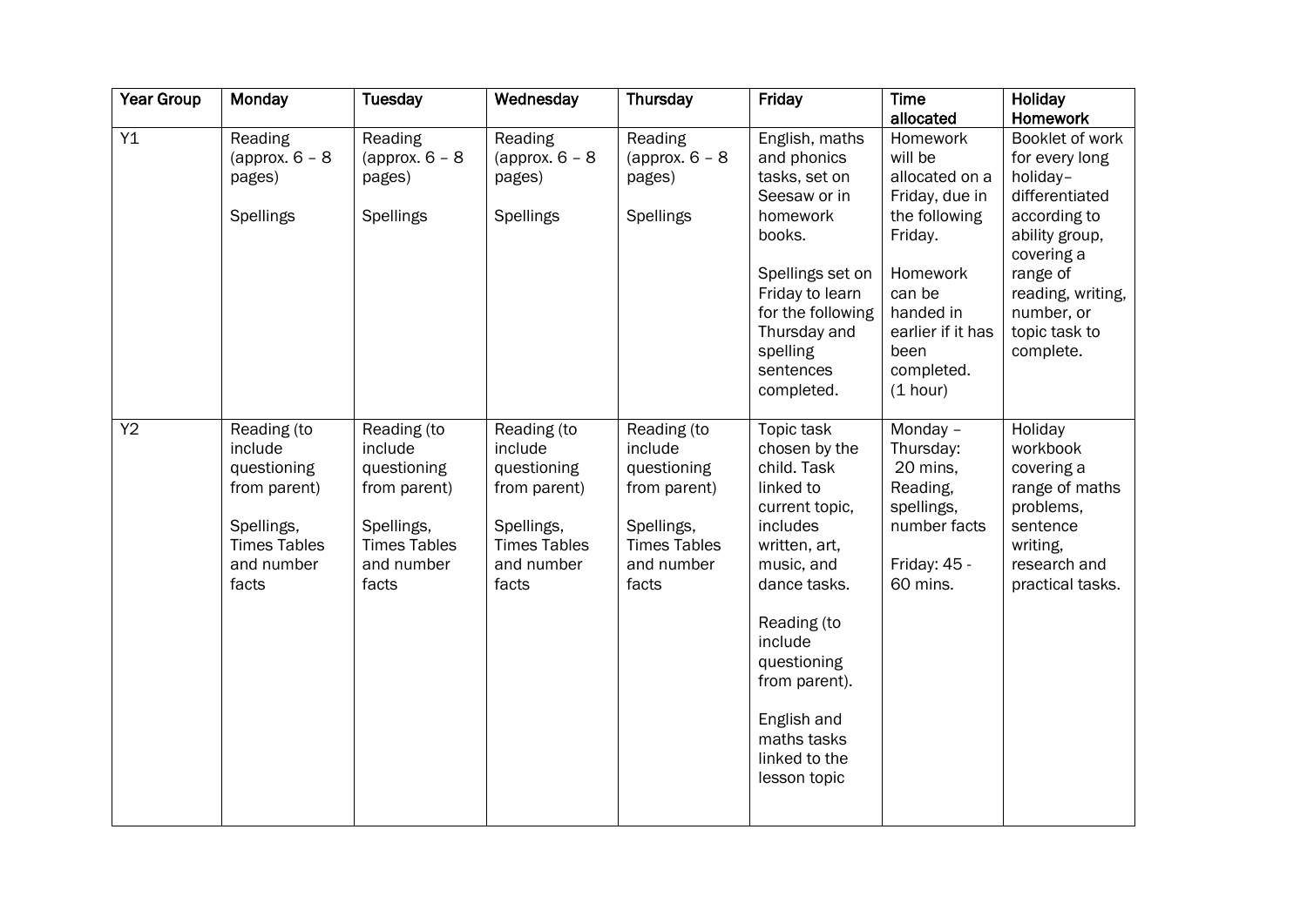| <b>Year Group</b> | Monday                                                                                                                                                                    | <b>Tuesday</b>                                                                                                                                                            | Wednesday                                                                                                                                                                 | Thursday                                                                                                                                                                  | Friday                                                                                                                                                                  | <b>Time</b>                                                                                                                             | Holiday                                                                                                                                       |
|-------------------|---------------------------------------------------------------------------------------------------------------------------------------------------------------------------|---------------------------------------------------------------------------------------------------------------------------------------------------------------------------|---------------------------------------------------------------------------------------------------------------------------------------------------------------------------|---------------------------------------------------------------------------------------------------------------------------------------------------------------------------|-------------------------------------------------------------------------------------------------------------------------------------------------------------------------|-----------------------------------------------------------------------------------------------------------------------------------------|-----------------------------------------------------------------------------------------------------------------------------------------------|
|                   |                                                                                                                                                                           |                                                                                                                                                                           |                                                                                                                                                                           |                                                                                                                                                                           |                                                                                                                                                                         | allocated                                                                                                                               | Homework                                                                                                                                      |
| Y3                | Reading<br>(including<br>questioning<br>from adult)<br>English<br>including<br>Comprehension<br><b>SPaG Activity</b><br><b>Spellings</b><br>Maths task                    | Reading<br>(including<br>questioning<br>from adult)<br>Spellings<br><b>Times Tables</b><br>and number<br>facts                                                            | Reading<br>(including<br>questioning<br>from adult)<br>Spellings<br><b>Times Tables</b><br>and number<br>facts                                                            | Reading<br>(including<br>questioning<br>from adult)<br>Spellings<br><b>Times Tables</b><br>and number<br>facts                                                            | Topic<br>(selected from<br>a grid of<br>activities<br>covering all<br>subject areas 2<br>- 3 activities<br>per half term)<br><b>Times Tables</b><br>and number<br>facts | Monday -<br>Thursday:<br>$20 - 30$ mins<br>per day.<br>Homework to<br>be set on<br>Monday to be<br>returned the<br>following<br>Monday. | Holiday<br>booklets, pre-<br>learning<br>activities,<br>research<br>activities and<br>practical tasks<br>aimed to<br>develop wider<br>skills. |
|                   | <b>Times Tables</b><br>and number<br>facts<br>Reasoning<br>activity                                                                                                       |                                                                                                                                                                           |                                                                                                                                                                           |                                                                                                                                                                           |                                                                                                                                                                         | Spellings to<br>be completed<br>ready for test<br>on Friday.                                                                            |                                                                                                                                               |
| Y4                | English,<br>including<br>spellings<br>$(20 \text{ mins})$<br>Maths,<br>including times<br>tables (20<br>mins)<br>Reading (15<br>mins) followed<br>by adult<br>questioning | English,<br>including<br>spellings<br>$(20 \text{ mins})$<br>Maths,<br>including times<br>tables (20<br>mins)<br>Reading (15<br>mins) followed<br>by adult<br>questioning | English,<br>including<br>spellings<br>$(20 \text{ mins})$<br>Maths,<br>including times<br>tables (20<br>mins)<br>Reading (15<br>mins) followed<br>by adult<br>questioning | English,<br>including<br>spellings<br>$(20 \text{ mins})$<br>Maths,<br>including times<br>tables (20<br>mins)<br>Reading (15<br>mins) followed<br>by adult<br>questioning | Reading (15<br>mins) followed<br>by adult<br>questioning<br>Reasoning<br>technique types<br>$-30$ mins<br>when required                                                 | Approximately<br>55 mins per<br>day.                                                                                                    | Project work in<br>science and<br>topic                                                                                                       |